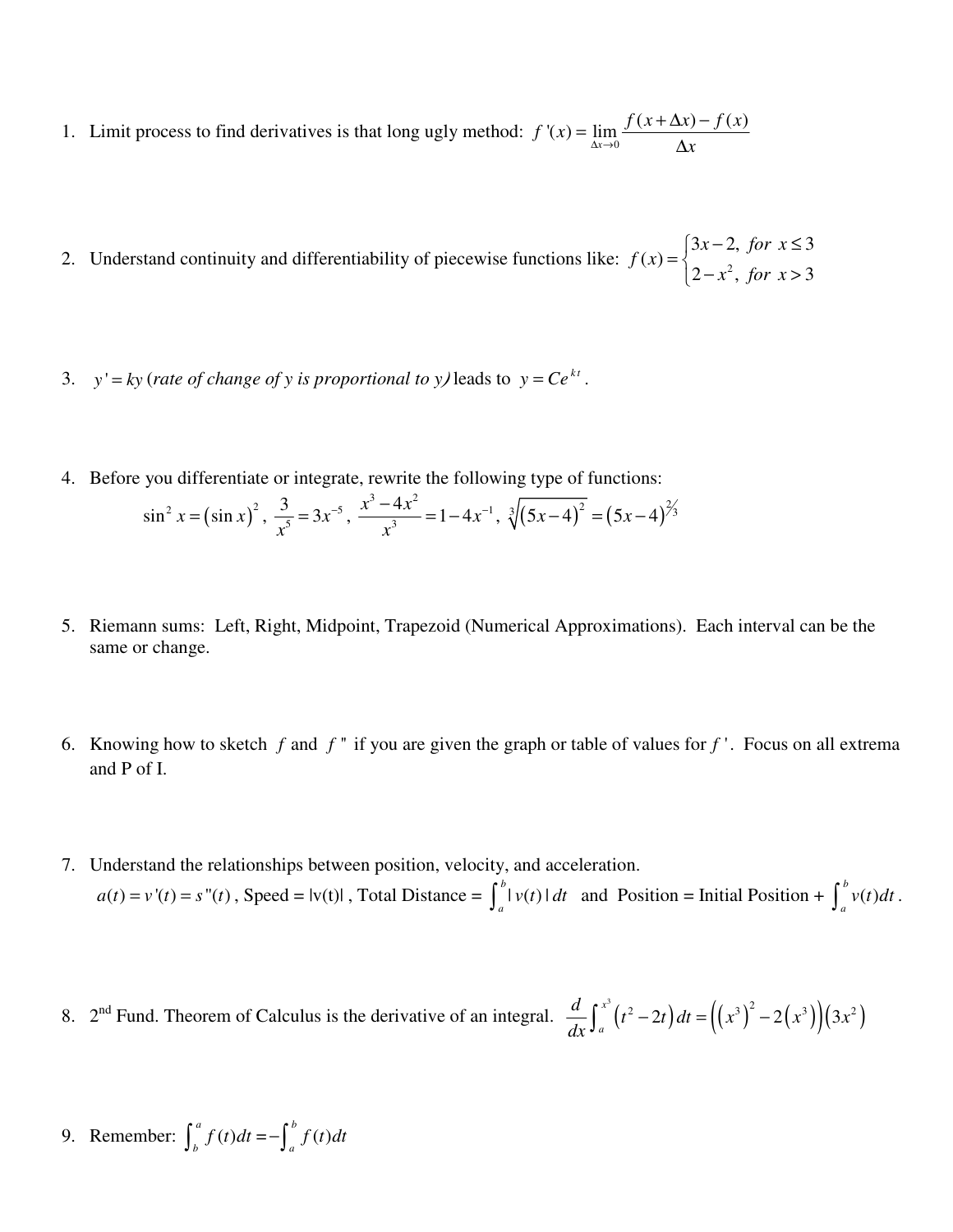10. Be careful not to integrate when you are supposed to derive and vice versa.

11. Remember: 
$$
\int (\sin(3x) + 5x^2) dx = \int \sin(3x) dx + \int 5x^2 dx
$$

12. Remember with Washer Method that:  $\pi \int_{a}^{b} \left( (Outer)^2 - (Inner)^2 \right)$ .  $\pi \int_{a}^{b} \left( (Outer)^{2} - (Inner)^{2} \right) dx$  not  $\pi \int_{a}^{b} \left( Outer - Inner \right)^{2}$  $\pi \int_{a}^{b} (Outer-Inner)^{2} dx$ 

- 13. When you find the definite integral of a derivative (Rate) function, you are finding the total change (sum of the change) from a to b.  $\int_{a}^{b} f'(x) dx = f(b) - f(a)$  $\int_{a}^{b} f'(x) dx = f(b) - f(a)$
- 14. Whenever you're asked where a function is decreasing, you are finding were the slope of that function is negative.
- 15. Be careful on chain problems with multiple steps.
- 16. Don't forget to include endpoints with your relative extrema, when you find absolute extrema.
- 17. Remember extrema and points of inflections are where the sign changes.
- 18. You MUST understand all the small details of every major concept. Ex: Differentiability implies continuity, but continuity does not imply differentiability.
- 19. Pay attention to the units of measure. They tell you if it is an initial function, it's derivative, or it's integral.

20. When finding the Average Value, the units of measure stay the same.  $\frac{1}{b} \int_{a}^{b} f(t)$  $\int_a^b f(t)dt$  $\frac{1}{b-a}$